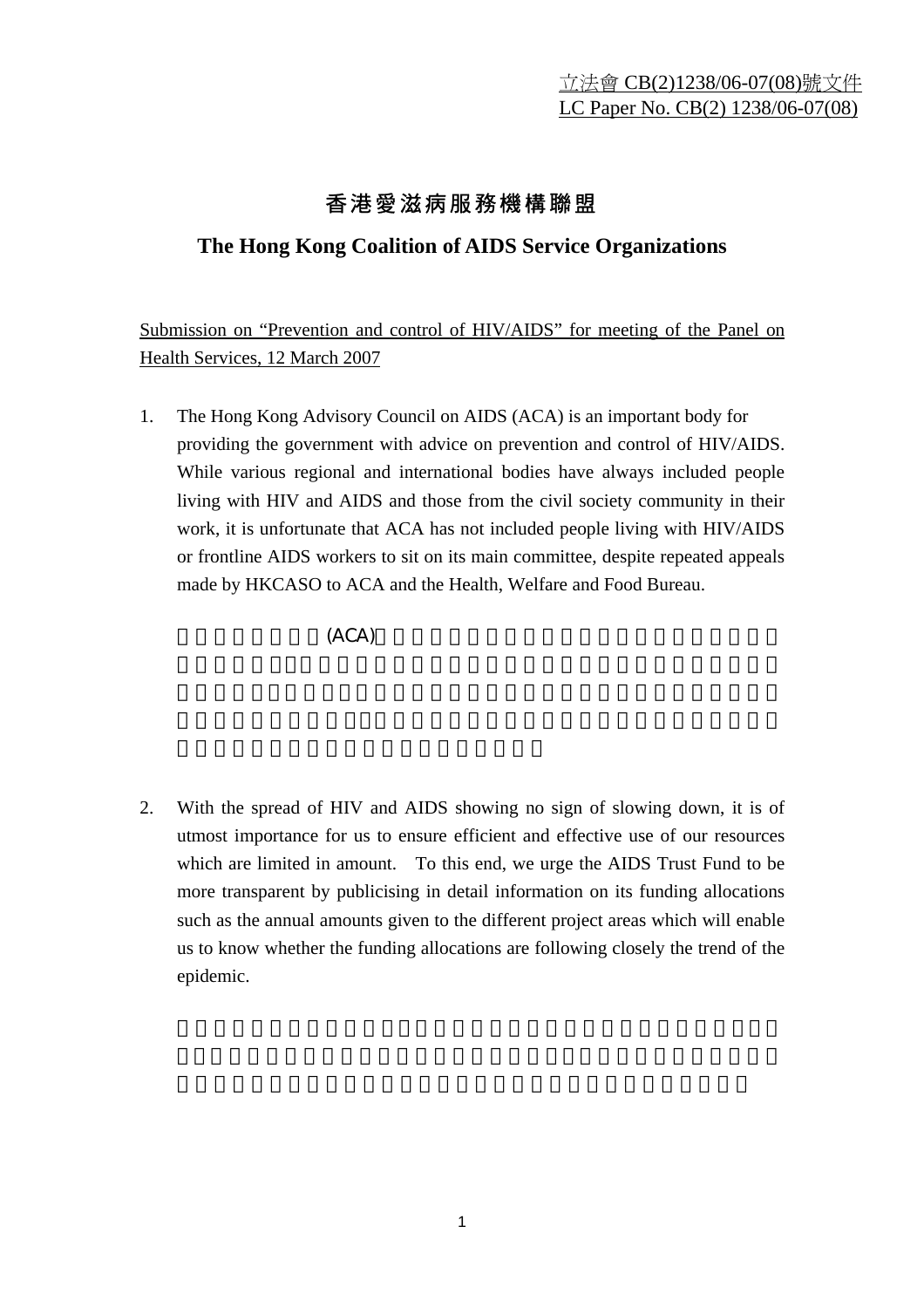The Hong Kong Coalition of AIDS Service Organisations (HKCASO) was inaugurated in the Hong Kong SAR in February 1998.

Community responses to the AIDS epidemic in Hong Kong began to emerge in 1990. Since then, more and more individuals and organisations have been providing prevention and education programmes and care services for people living with and affected by HIV/AIDS. After an initial period of close collaboration the various AIDS organisations decided to formalize their association by setting up a coalition.

The Hong Kong Coalition of AIDS Service Organisations (HKCASO) is a local network of community-based AIDS service organisations. It exists primarily to strengthen the capacity of member organisations to respond to the HIV/AIDS epidemic in Hong Kong. The Coalition also acts as a network with other community and institution-based bodies that provide services or participate in the delivery of HIV/AIDS-related prevention, care or research.

香港愛滋病服務聯盟*(*以下簡稱聯盟*)*於一九九八年二月在香港特別行政區成立。

Member Organisations of HKCASO

- Action for REACH OUT;
- AIDS Concern:
- $\blacksquare$  Caritas HK;
- Chi Heng Foundation;
- Community Health Organisation for Intervention, Care and Empowerment Ltd (CHOICE);
- Community Research Programme on AIDS, CUHK;
- Hong Kong AIDS Foundation;
- Hong Kong Federation of Women's Centres;
- **Positive Living Group;**
- St. John's Cathedral HIV Education Centre